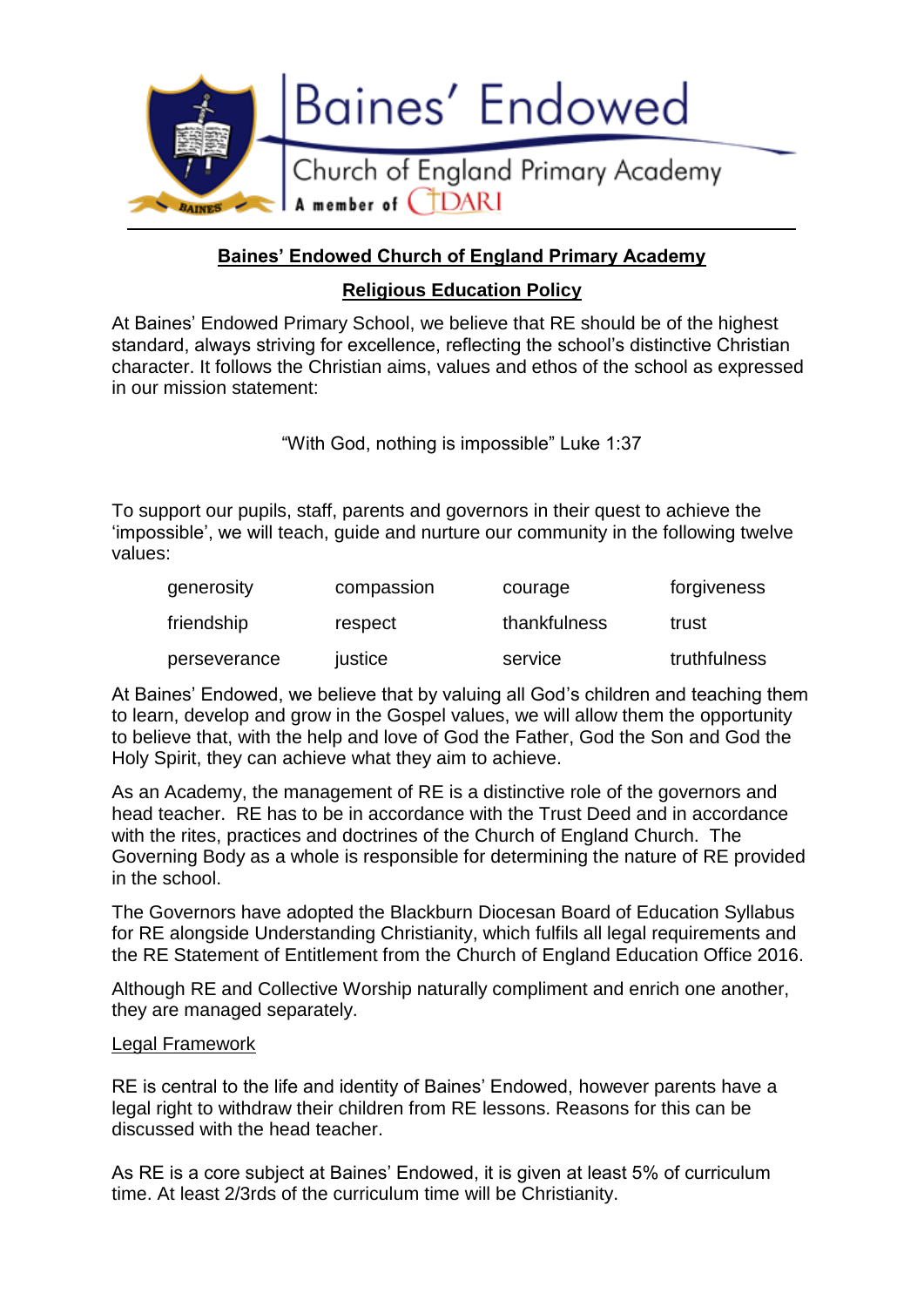**Baines' Endowed** 

Church of England Primary Academy A member of CTDARI

### **Intent**

BAINES

### Aims

- To enable pupils to learn about Christian beliefs and practices, recognising the importance of The Bible, The Church and to know God's Big Story.
- To enable pupils to know about and understand Christianity as a living faith that influences the lives of people worldwide and as the religion that has most shaped British culture and heritage.
- To contribute to the development of pupils' own spiritual, moral, social and cultural convictions, exploring and enriching their own beliefs and values.
- To allow pupils of all backgrounds to have a safe place to explore the ultimate questions and challenges of life in today's society.
- To learn about other faiths and to recognise areas of common belief and practice between different faiths.
- To recognise and respect those of all faiths in their search for God.
- To develop skills of reflection, communication and empathy to engage in thoughtful dialogue about faiths and traditions.
- To develop attitudes of self-esteem, respect and open-mindedness.
- To offer pupils the opportunity to develop their own spiritual relationship with God.

# **Implementation**

# Teaching and Learning

### Planning

- 1. A long term plan has been made for each year group. This indicates which units are to be taught in each term. The long term plan also indicates the length of time each unit will take to complete, as well as links to other faith units and the Understanding Christianity resource.
- 2. We use the unit plans provided by Blackburn Diocese and Understanding Christianity as a medium term plan. Teachers use the Baines' Endowed planning format to organise ideas and activities into individual lessons with clear differentiation and challenge.
- 3. In a teaching week, teachers will plan to deliver a minimum of 1 hour. Where 1 hour is planned, each fourth week, 2 hours will be delivered.
- 4. In EYFS, a discrete input is delivered each week. Activities are then available through continuous provision.

Teachers use a variety of different learning strategies and resources to deliver plans, referring to the SEND policy, behaviour policy and any other relevant policies, to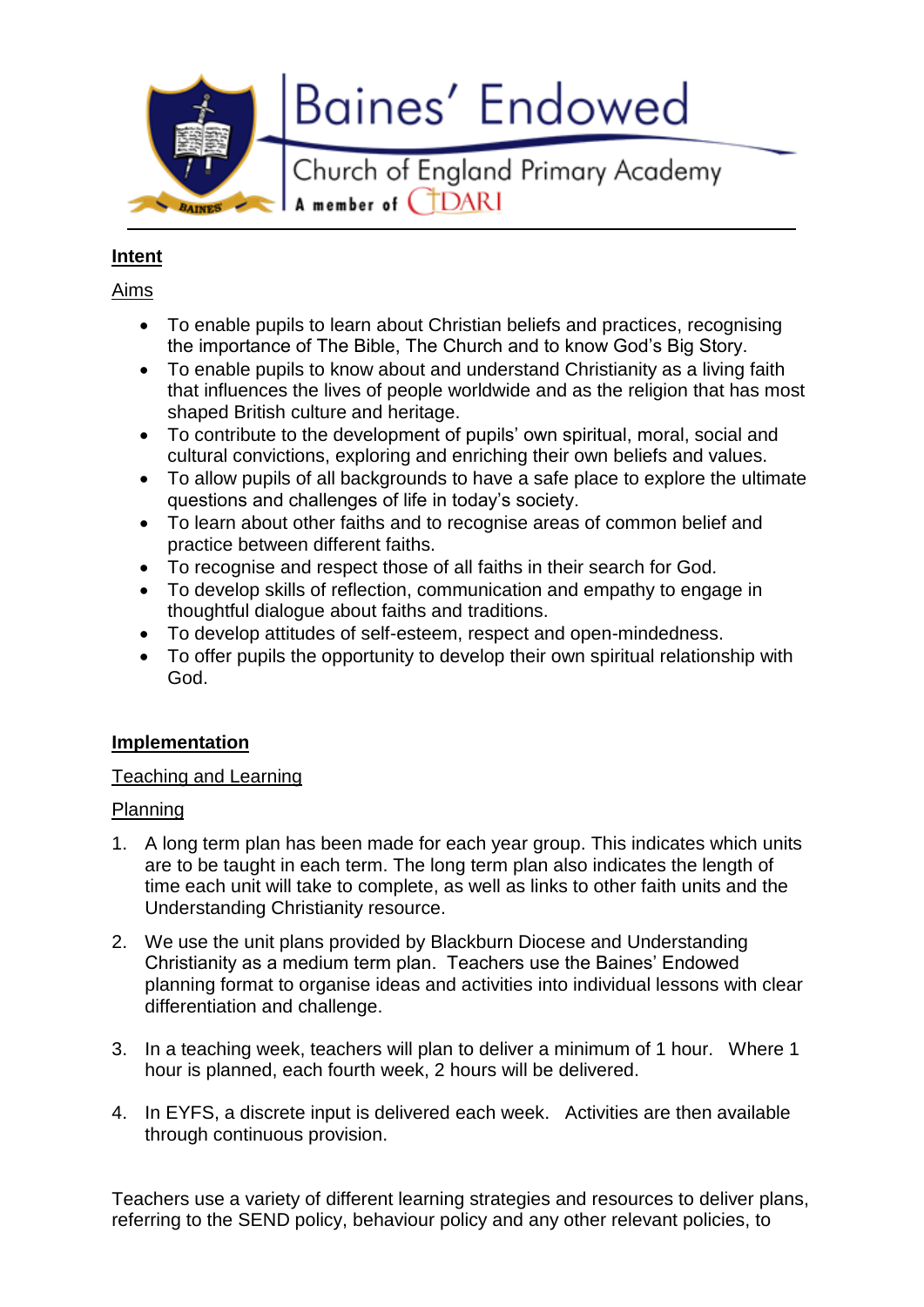

ensure that all children have access to the RE curriculum. All staff have access to a comprehensive resource list, which details the resources we have in school and where they can be found. This includes books, artefacts for world faiths, role playing costumes, CDs, DVDs, images, story sacks, chatter sacks, persona dolls and Godly play resources. The RE team ensure that resources are relevant, up to date and regularly audited.

Teachers are encouraged to complete other faith units of planning and undertake visits where possible, to develop children's understanding of other cultures and faiths and the part they play in our world today.

#### **Impact**

Monitoring and evaluation is carried out to enhance the teaching and learning of RE within our school. It is the responsibility of all staff to monitor and evaluate the curriculum provision made for RE within their own classroom, in order that pupils make the greatest possible progress. Monitoring takes place by the RE team in a number of ways:

- . Monitoring planning
- . Collecting termly assessments
- . Monitoring children's work/book scrutiny
- . Learning walks and lesson observations
- . Discussions/interviews with children and staff

### **Assessment, Recording and Reporting**

Assessment in RE follows guidance given in the BDBE RE Syllabus. Teachers are to formatively assess children in the class through ongoing discussion, questioning and using individual and class books. Once a term, teachers provide an assessment for the RE team, in which they outline the aims of a unit and track any children who are working above / below. They also highlight which rung/symbol the class has been working at overall in that unit. The RE team then tracks each class' progress to assess standards across school. Along with the senior and middle leaders, the RE co-ordinators are responsible for moderating children's work undertaken during the unit, to ensure consistency and confidence in the assessment ladder. At the end of each unit, children also assess their own learning using the self- assessment grids on the Blackburn Diocese unit plans. An RE comment is included on every child's end of year report.